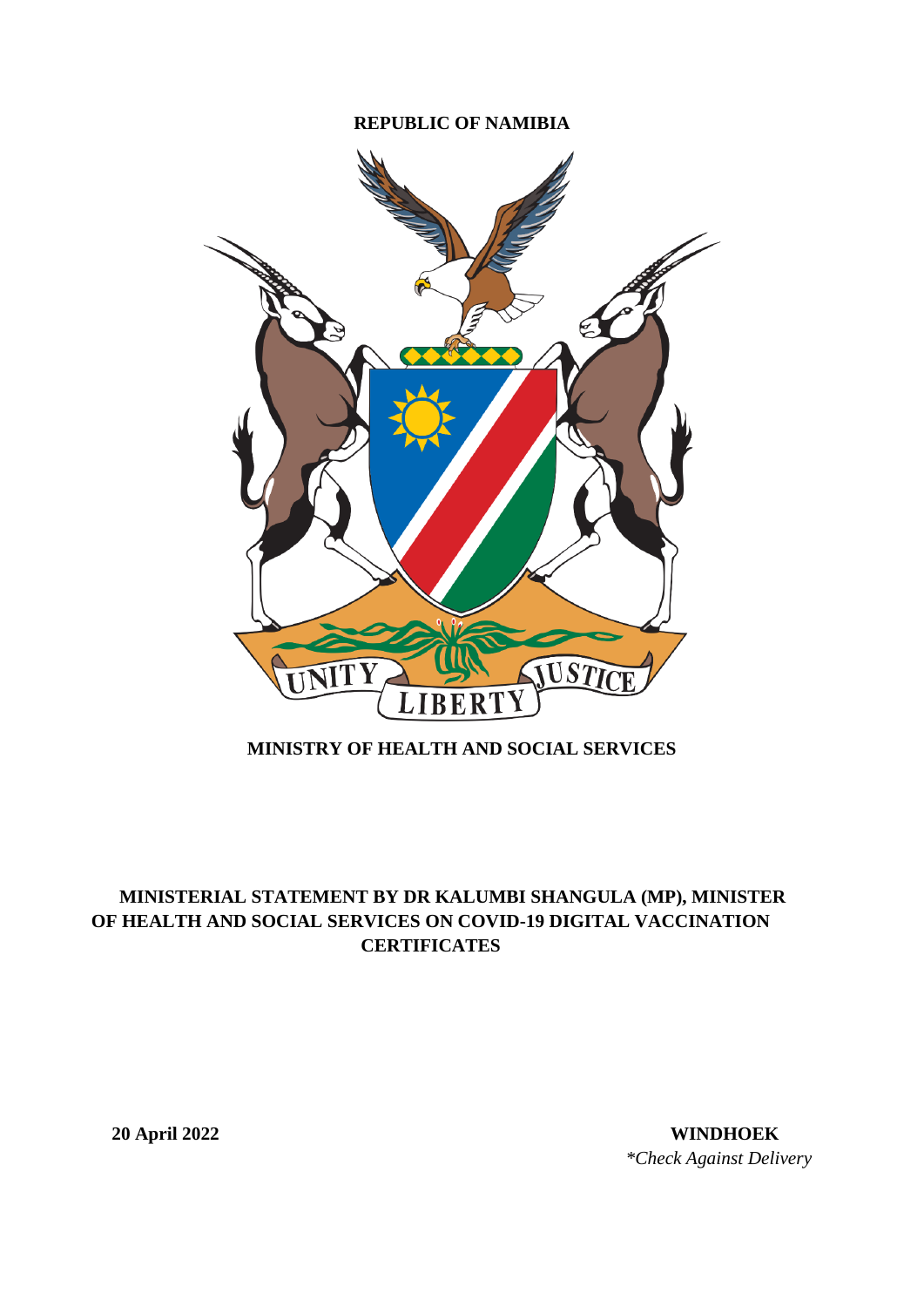Honourable Speaker Honourable Members

- 1. The Ministry of Health and Social Services has been receiving enquiries from the public following the recent announcement by the Republic of South Africa that it will only accept Vaccination Certificates from persons wishing to enter that country. I wish to provide an update on the progress regarding the issuance of the Digital COVID-19 Vaccination Certificates in Namibia**.**
- 2. By way of background, the Ministry of Health and Social Services has introduced the **Trusted Travel System** (TTS) to authenticate and verify travellers' COVID-19 laboratory test results. The Trusted Traveler System is a pan-continental initiative by the African Union and Africa Centers for Disease Control and Prevention (Africa-CDC), with technical support from the PanaBios Consortium. The same platform accommodates a module for generating and issuing digital COVID-19 Vaccination Certificates for persons who are fully vaccinated. It is known as the **Trusted Vaccines.**  The Ministry of Health and Social Services has been engaging the African Union, Africa-CDC and PanaBIOS Consortium to customise and adopt the Trusted Vaccines module for Namibia.
- 3. As stated in Public Notice issued by the Ministry recently, our technical team has been working together with their counterparts from the PanaBios Consortium to rectify technical glitches identified in the Trusted Vaccine module during the trouble-shooting process before it is officially launched and implemented. The remaining work is due to be completed within a period of two (2) weeks, or earlier. I wish to inform that the modalities of implementation will be issued and will include a self-reporting option, where a traveller can upload details of the Vaccination Card onto the Trusted Vaccine module after which a Vaccination Certificate with a Quick Response (QR) code is issued. The modules is able to send email notifications to travellers when a certificate is approved or rejected based on the uploaded documents. More details will be provided to the public setting out the procedures for the implementation of this initiative.
- 4. While we are recognising the urgency of this public good, we are pleased with this development to date and equally looking forward to the implementation of the Digital Vaccination Certificate in Namibia. At this juncture, however, I would like to plead for patience as we endeavour to avail this critical service to the public soonest.
- 5. As I stated earlier, South Africa has announced that Vaccination Cards will no longer be accepted for purposes of entry into that country and that persons travelling there should present digital Vaccination Certificates. The Ministry of Health and Social Services has engaged our South Africa counterparts through diplomatic channels. We requested them to provide a special dispensation for Namibia, pending the implementation of the Trusted Vaccines in Namibia. The South African authorities